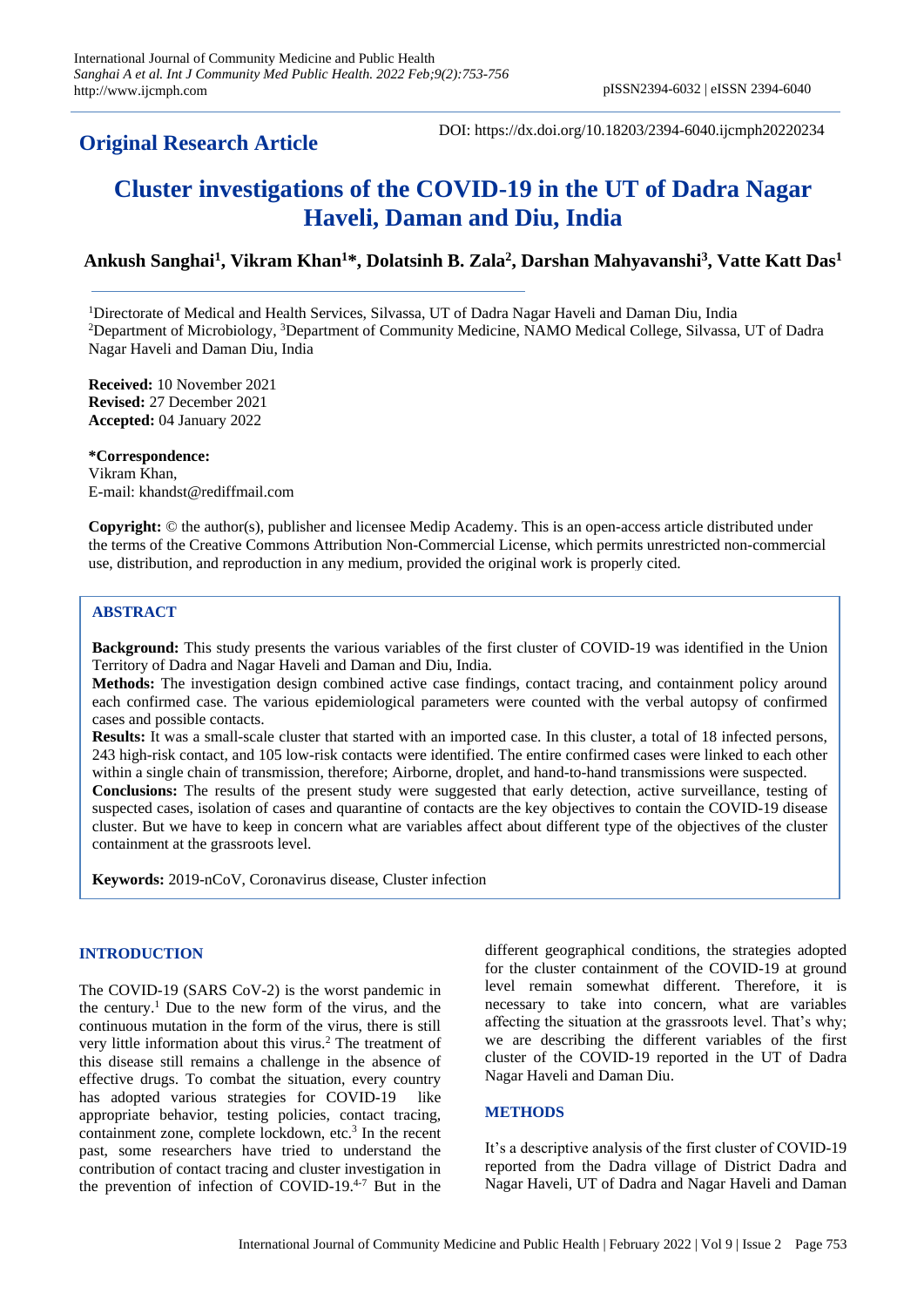and Diu; (20.32455 longitudes and 72.96510 latitudes). The Dadra village is a semi-urban area with a total population of 11443. Due to the numerous establishments of industrial units in this area, most of the residents in this area are labour of these industrial units. These laborers lives in chawl (a building divided into many separate small dwellings) with their family or co-workers with limited resources. In these chawls, there is a provision of collective water and toilets. After reporting of first cases of COVID-19 on 31 May 2021, The rapid response team constituted by the administration immediately reached the place of residence of the infected person and did the verbal autopsy of the infected person. A confirmed COVID-19 infected was counted as RT-PCR positive along with the value of cycle threshold (Ct) less than 35 in the laboratory, irrespective of clinical signs and symptoms. A questionnaire was developed which contains demographic information of the positive cases, contact history of any other COVID 19 confirm case, travel history, and all contacts those came in contact with the primary patient within last 14 days. The definition of high-risk contact and low-risk contact, the policy of quarantine, surveillance, testing and containment zone & buffer zone, followed as per the guideline provided by the Ministry of Health and Family Welfare (MoHFW), Government of India. The data of this study were analyzed using Microsoft Excel 2019. The details of intra-departmental coordination under the administration to the contain the of cluster are shown in (Figure 1).



#### **Figure 1: Details of cluster containment in the UT of Dadra Nagar Haveli and Daman Diu.**

#### **RESULTS**

A 14-year girl was reported at the community health center of Dadra on 30th May 2020, along with a 2 days history of fever, cough, and cold. As per the protocol of

MoHFW, the Government of India the sample was taken on the same day to test the COVID-19 through RT-PCR. On dated 31 May 2020 the patient was found positive with a CT value of 26. Total 18 contacts of Index cases were identified as high-risk contact and 27 contacts as low-risk contact. Out of high-risk contact, 5 were family members, 7 were friends, and 6 were neighbours. As per testing policy, all high-risk contacts were quarantined in the institute and tested for COVID-19 on the same days. A total of 6 high-risk contacts were found positive. Out of total 6 positive cases, 1 was family member, 3 friends, 2 neighbours were found positive. Out of total positive, 2 were adult, 3 were pediatric and 1 was neonate (Table 1).

#### **Table 1: The demographic information of the COVID-19 confirmed cases in the cluster (N=18).**

| <b>Variables</b>             | N(%)       |
|------------------------------|------------|
| Age (years)                  |            |
| 1 to 10                      | 5(27.78)   |
| 11 to $20$                   | 5(27.78)   |
| 21 to 30                     | 1(5.56)    |
| 31 to 40                     | 7(38.89)   |
| Mean age                     | 20.76      |
| Range                        | 0.7 to 38  |
| Gender                       |            |
| Male                         | 11(61.11)  |
| Female                       | 7(38.89)   |
| Occupation                   |            |
| Children/no work             | 10 (55.56) |
| Industrial worker            | 5(27.78)   |
| House wife                   | 3(16.67)   |
| <b>Relation wise contact</b> |            |
| Family member including C/1  | 8 (44.44)  |
| Friend                       | 5(27.78)   |
| Neighbour                    | 3(16.67)   |
| Co-worker                    | 1(5.56)    |
| Family friends               | 1(5.56)    |
| <b>Symptom status</b>        |            |
| Symptomatic                  | 3(16.67)   |
| Asymptomatic                 | 15 (83.33) |

As soon as the first-generation positive patients (F1) were identified, their contacts were traced and identified. Total 52 high-risk contacts (12 were also high-risk contacts of the index case, 27 were low-risk contacts of the index case, and 13 were new contacts) were identified. Out of total these, 10 were family members, 9 friends 13 coworkers, and 20 neighbours. All high-risk contacts were tested as per the protocol, out of the total identified highrisk contacts, 2 contacts (one friend, and one co-worker) were found positive. Now the contacts of the secondgeneration positive patients (F2) were traced and identified. Total 18 high-risk contacts (3 family members, 2 friends' 13 co-workers those were also high-risk contact of previous positive) and 146 low-risk contacts were also identified. Out of total contacts, 4 high-risk contacts (3 family members and 1 friend) were found positive and 5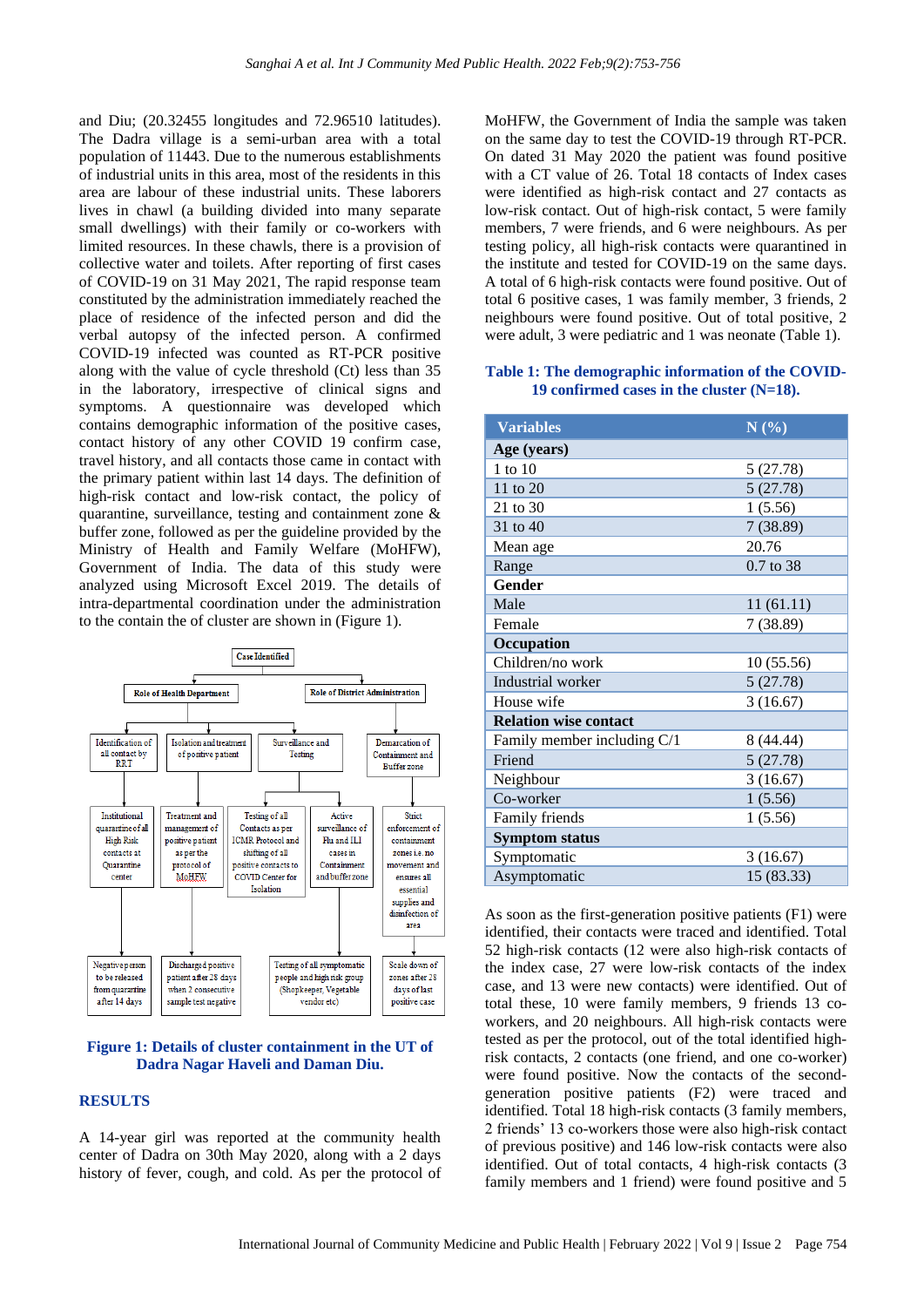low-risk contacts were also found positive. Total 149 high-risk contacts (13 family contacts, 136 neighbours which were also low-risk contacts of F2 positive patents) and among the 15 new low-risk contacts of F3 generation positive patients (Figure 2). Among the contacts of F3 positive patients, none of them was found positive. In the cluster, total of 18 positive cases and 348 contacts (243 high and 105 low-risk contacts from 4 different chawls) were encountered. The highest proportion of cases were reported in the age group of 31 to 40 years (38.89%) followed by 1 to 10 years and 11 to 20 years (27.78%) and 21 to 30 years (5.56%). The males (61.11%) were outnumbered than females (38.89%) (Table 1). In this group, 44.44% of family members, 27.78% of friends, 16.67% of neighbours, 5.56% of co-workers, and 5.56% of friends were infected with their contacts. Most of the infected did not have any type of symptoms, only 3 (16.67%) of the people showed mild symptoms like fever, cold, and cough. The detail of the case tree is shown in (Figure 2). The timeline of new cases reported from the cluster is depicted in (Figure 3).



**Figure 2: The cluster tree of the COVID-19 cases.** 



**Figure 3: The time line of new cases reported from the cluster.**

#### *Countermeasure*

To contain the cluster, inter-departmental coordination was done and many steps were taken at the administrative level. The health department and the administrative officers together determined the 338 houses and 856 populations as containment zone and 8538 houses and 27440 populations as a buffer zone. The police

department has ensured that the people living inside the designated containment zones stay inside their homes and no person can enter the containment zones and vice versa except for medical emergencies. All essential daily need items were supplied at doorsteps in the containment zone by Panchayat Raj department. The Containment and Buffer Zone was kept active for 28 days after the last case was reported. Total 5 ILI cases were reported in containment zone and 71 ILI cases in buffer zone during 28 days surveillances. Furthermore, In the Containment Zone and Buffer Zone, a total of 2444 people with highrisk professions (shopkeepers, vegetable vendors, and daily commuters) were identified and tested for COVID-19. All were tested with RTPCR and none was found positive for COVID-19 However, none of them were found positive. Disinfection of the houses in the containment zone and buffer zone was carried out with 0.1% hypo chloride solution.

#### **DISCUSSION**

This field investigation on patients infected with COVID-19 provided a good understanding of how to manage clusters or outbreaks.<sup>8</sup> In the present study, all the cases were linked to each other within a single chain of transmission.





All the 18 positive cases were known to each other as the were family members, friends or co-workers, and neighbours, therefore; Airborne, droplet, and hand-tohand transmissions were suspected. Furthermore, space of dwelling may be another important factor in this cluster, as all the contacts and positive cases reside in chawls have the provision of collective water and toilets. In the initial phase of the pandemic, local transmission was started due to International imported cases.<sup>9</sup> Then the introduced cases were encountered, in the early phase, it was restricted up to few families or a restricted area.<sup>4</sup> In the present investigation, it was found that case number C8 was imported cases, who are daily commuters used to out of the state for his business. Cases no C7 and C16 were identified as introduced cases, as they were high